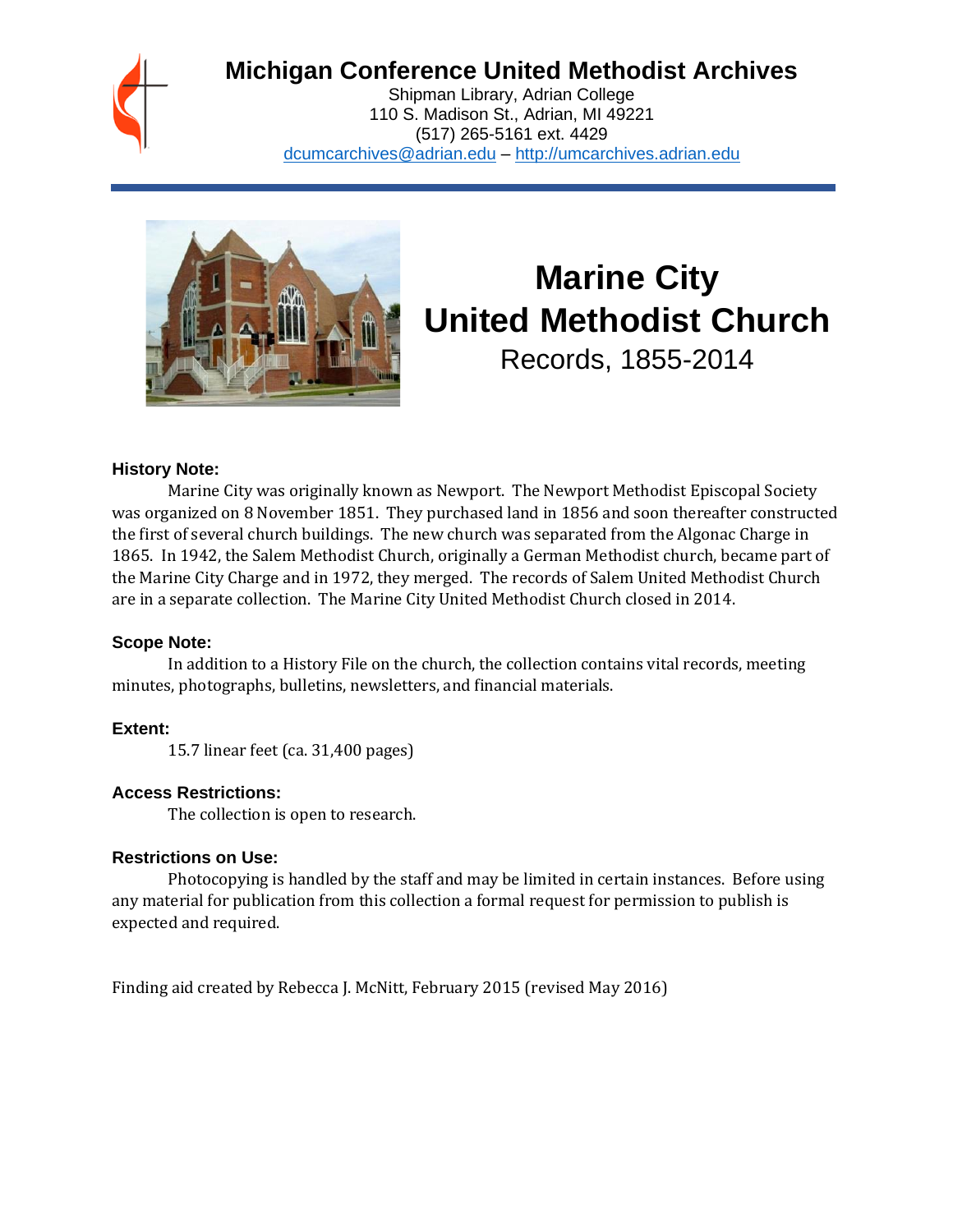#### **Appointments List**

- 1851-1852: William Glass
- 1852-1853: E. House
- 1853-1855: Daniel D. Gillett
- 1855-1857: Stephen C. Stringham
- 1857-1858: Samuel Bessey
- 1858-1859: Arthur Edwards
- 1859-1860: Orlando Sanborn
- 1859-1861: Raynor S. Pardington
- 1861-1862: Henry Carlton
- 1862-1864: George W. Lowe
- 1864-1867: James Venning
- 1867-1869: Wesley Hagadorn
- 1869-1870: John Levington
- 1870-1871: Charles C. Lee
- 1871-1872: James E. Whalen
- 1872-1873: Elias E. Pearman
- 1873-1874: Ulysses S. Stedman
- 1874-1876: Dustan W. Misener
- 1876-1877: Alva B. Wood
- 1877-1879: John S. Joslin
- 1879-1881: James E. Whalen
- 1881-1884: Jacob Horton
- 1884-1886: John M. Gordon
- 1886-1888: James B. Lucas
- 1888-1892: Jesse Kilpatrick
- 1892-1897: Daniel R. Shier
- 1897-1899: Edgar L. Moon
- 1899-1902: John W. Campbell
- 1902-1906: William J. Cain
- 1906-1907: Julian S. West
- 1907-1909: Samuel M. Gilchriese
- 1909-1911: Ezra Tinker
- 1911-1912: George W. Gordon
- 1912-1917: Sidney D. Eva
- 1917-1919: John E. Lewin
- 1919-1922: Norman LaMarche
- 1922-1924: Henry A. Manahan
- 1924-1933: Frederick D. Mumby
- 1933-1942: John Paul Pumphrey
- 1942-1949: Everett A. Smith
- 1949-1953: Paul M. Cargo
- 1953-1963: Otto H. Steen
- 1963-1965: James Lyon Rhinesmith
- 1965-1971: James Bruce Brown
- 1971-1975: Phillip D. Miles
- 1975-1979: John W. Kershaw
- 1979-1982: J. Douglas Parker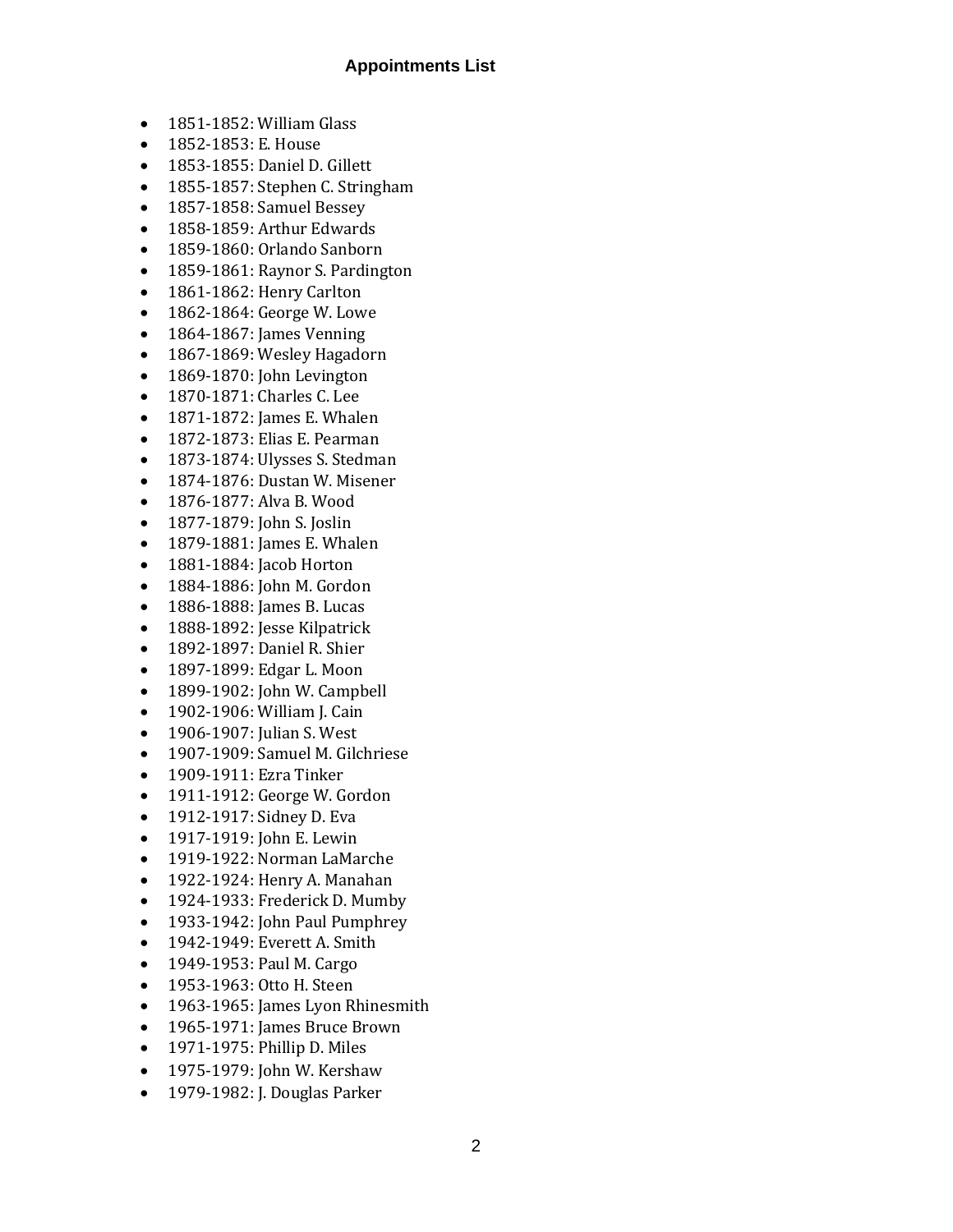# **Appointments List**

- 1982-1985: Robert E. Burkey
- 1985-1988: Robert D. Wright
- 1988-1992: Deane B. Wyllys
- 1992-1996: Kenneth A. Kohlmann
- 1996-March 2002: Donna J. Osterhout
- April 2002-2008: Patricia A. Hoppenworth
- 2008-2011: Dennis E. Irish
- 2011-2012: Chong Youb Won
- 2012-2013: Matthew Osborne
- 2013-2014: Carol Floyd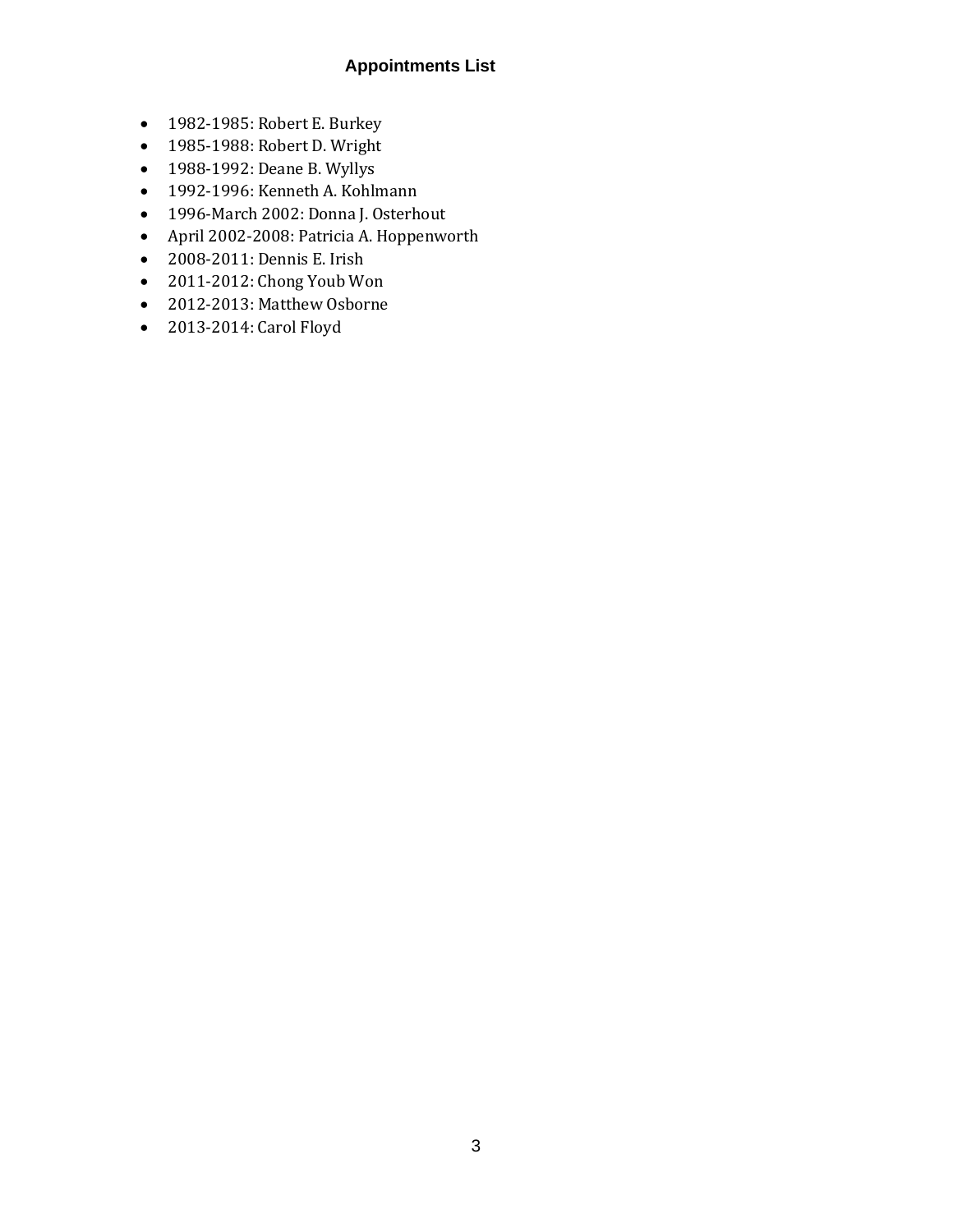#### **Container Contents**

#### **Box 1 Marine City**

- 125<sup>th</sup> Methodist Anniversary, October 1976
- 150<sup>th</sup> Anniversary Trivia
- 213 Committee (on the future of the church), 2013-2014
- Administrative Council Meeting Minutes
	- o 1976
	- o 1981-1983
	- o 1984-1986
	- o 1987-1988
	- o 1991
	- o 1996-1997

#### **Box 2 Marine City**

- Administrative Council Meeting Minutes
	- o 1998
	- o 1999
	- o 2000
	- o 2001
	- o 2002
	- o 2003

#### **Box 3 Marine City**

- Administrative Council Meeting Minutes
	- o 2004
	- o 2005
- Articles of Incorporation
- Audit Reports, 1991-1992
- Bequests
	- o 1972-1997
	- o 2001
	- o 2002-2013
- Bicentennial Events, 1984
- Bulletins
	- o 1945-1949
	- o 1950-1951

#### **Box 4 Marine City**

- Bulletins
	- o 1974-1975
	- o 1976
	- o 1977
	- o 1978
	- o 1979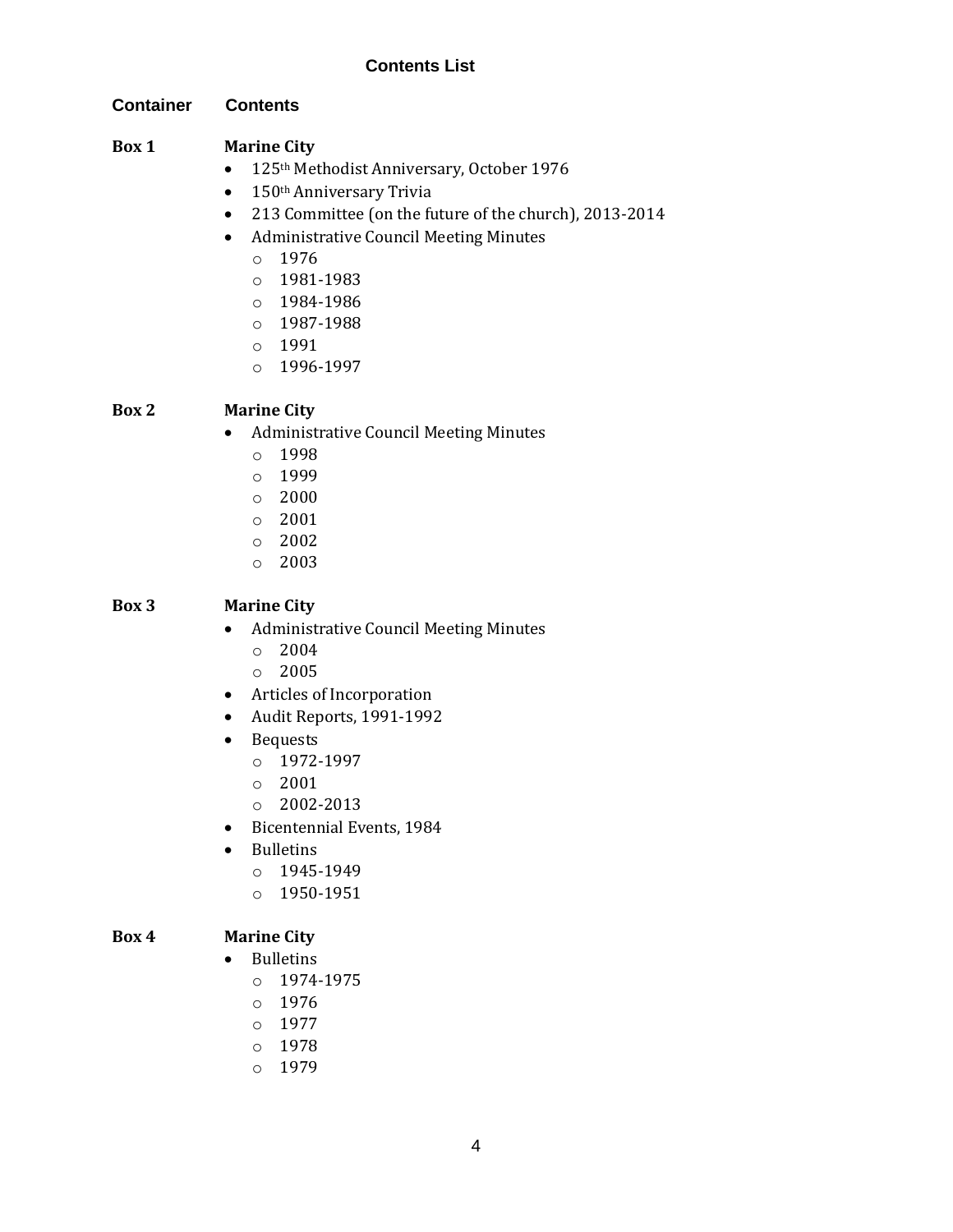| <b>Container</b> | <b>Contents</b>                                                                                                                                                                                                                                                                                                |  |
|------------------|----------------------------------------------------------------------------------------------------------------------------------------------------------------------------------------------------------------------------------------------------------------------------------------------------------------|--|
| Box 5            | <b>Marine City</b><br><b>Bulletins</b><br>1980<br>$\circ$<br>0 1981<br>0 1997-1998<br>$\circ$ 2000                                                                                                                                                                                                             |  |
| Box 6            | <b>Marine City</b><br><b>Bulletins</b><br>2001<br>$\circ$<br>$\circ$ 2002<br>$\circ$ 2003<br>$\circ$ 2004<br>$\circ$ 2005                                                                                                                                                                                      |  |
| Box 7            | <b>Marine City</b><br><b>Bulletins</b><br>2006<br>$\circ$<br>$\circ$ 2007 (2 folders)<br>2008 (2 folders)<br>$\circ$<br>2009 (2 folders)<br>$\circ$                                                                                                                                                            |  |
| Box 8            | <b>Marine City</b><br><b>Bulletins</b><br>2010 (2 folders)<br>$\circ$<br>$\circ$ 2011 (2 folders)<br>$\circ$ 2012 (2 folders)<br>2013-2014<br>$\circ$<br>Certificates<br>Church Blueprints (see Oversize)<br>Church Closing, 2014<br><b>Church Conferences</b><br>1964-1971<br>$\circ$<br>1977-1980<br>$\circ$ |  |
| Box 9            | <b>Marine City</b><br><b>Church Conferences</b><br>1986<br>$\circ$<br>1994<br>$\circ$<br>1995<br>$\circ$<br>1996<br>$\circ$<br>1997-1998<br>$\circ$<br>1999<br>$\circ$                                                                                                                                         |  |

o 2002-2003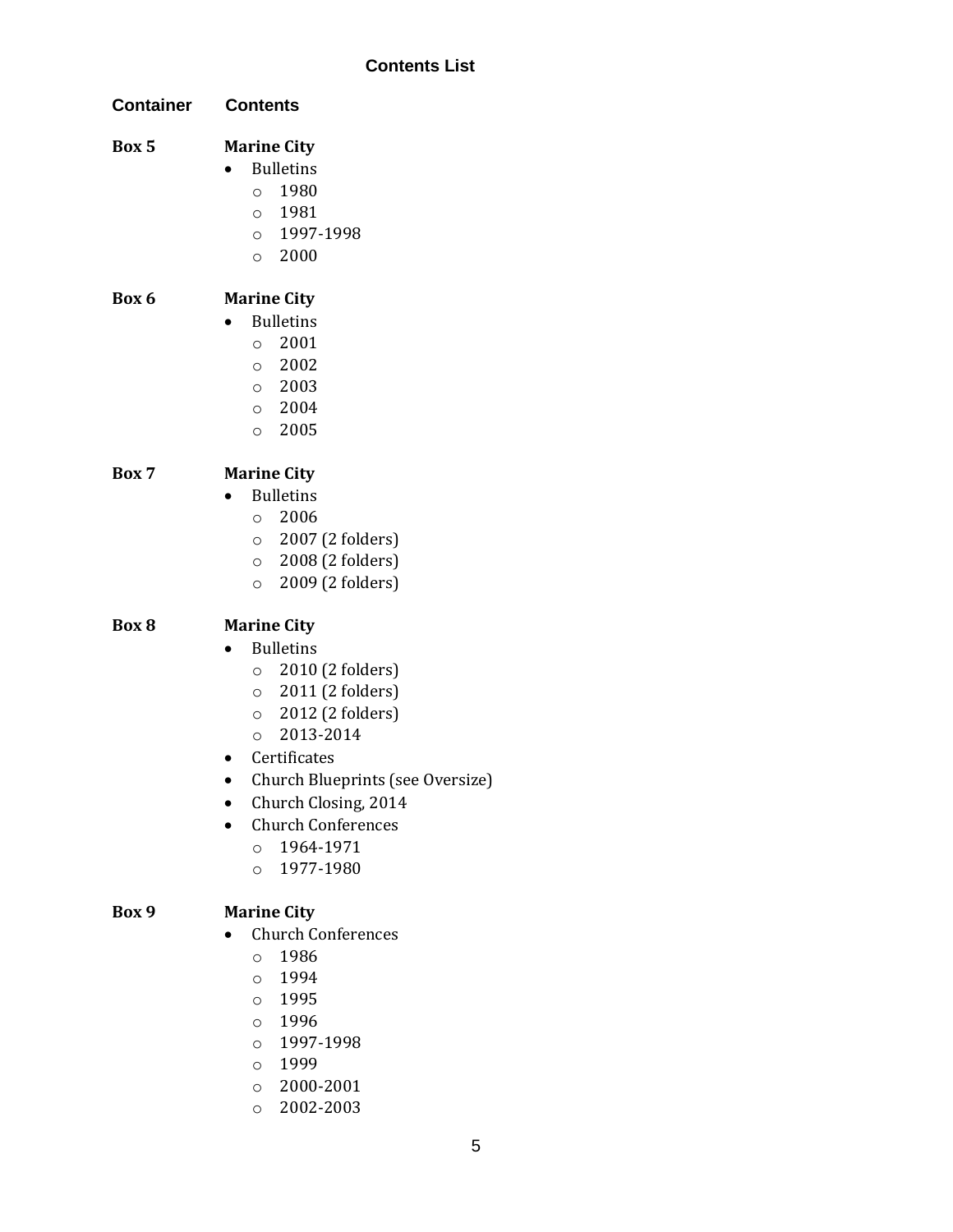**Container Contents**

- **Box 10 Marine City**
	- Church Conference
		- $O$  2004-2005
		- o 2006
		- $\circ$  2007
		- o 2008
		- o 2009
		- o 2010
		- o 2011
		- o 2012-2013
	- Church Council
		- o 2006
		- o 2007

#### **Box 11 Marine City**

- Church Council
	- o 2008
	- $O = 2009 2010$
	- o 2011-2012
	- o 2013
- Church Records
	- o Microfilm
	- o Baptisms, 1863-1889
	- o Baptisms, Marriages, and Membership
		- 1863-1889 [Newport Charge] (see Oversize)
		- 1889-1917

#### **Box 12 Marine City**

- Church Records
	- o Baptisms, Marriages, and Membership
		- 1918-1941
	- o Baptisms, Marriages, and Deaths, 1942-1969
	- o Baptisms, Marriages, Membership, and Deaths, 1969-1981
	- o Baptism Certificate Stubs, 1971-1976 and 2002-2006
	- o Baptisms
		- 1939-1993
		- Miscellaneous
	- o Deaths

#### **Box 13 Marine City**

- Church Records
	- o Marriages, 1976-1999
- Church Sketches (stationary)
- Correspondence, 2011
- Correspondence (Marine City Closing), 2014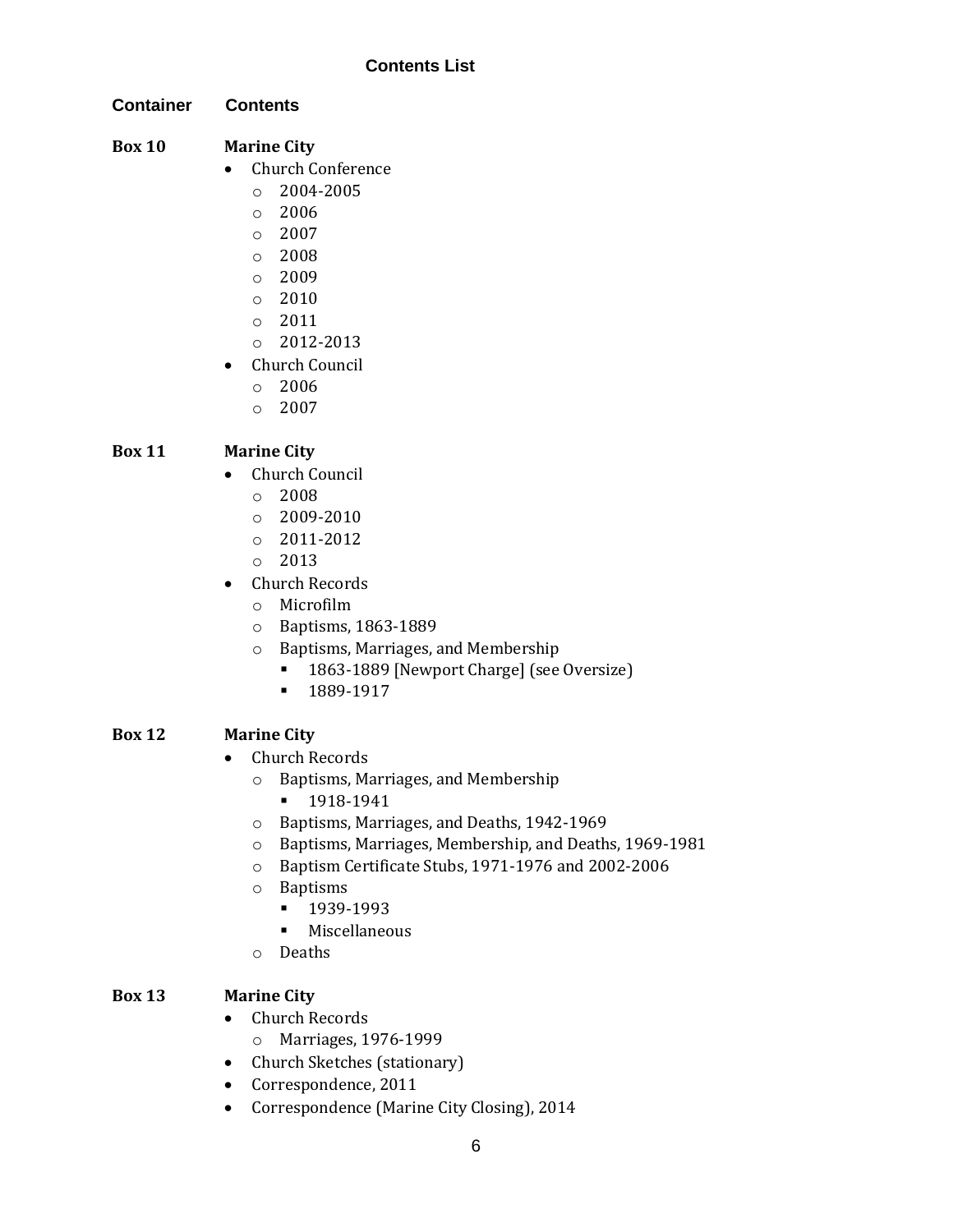| <b>Container</b> | <b>Contents</b>                                                                                                                                                                                             |  |
|------------------|-------------------------------------------------------------------------------------------------------------------------------------------------------------------------------------------------------------|--|
|                  | Directories, 1969-2010<br>٠<br>Epworth League, 1893-1901<br>٠<br>Equitable Salary Forms, 1996-1999<br>Family Record Envelo-Files, A-Bd                                                                      |  |
| <b>Box 14</b>    | <b>Marine City</b><br>Family Record Envelo-Files, Be-Cn                                                                                                                                                     |  |
| <b>Box 15</b>    | <b>Marine City</b><br>Family Record Envelo-Files, Co-Fk                                                                                                                                                     |  |
| <b>Box 16</b>    | <b>Marine City</b><br>Family Record Envelo-Files, Fl-I                                                                                                                                                      |  |
| <b>Box 17</b>    | <b>Marine City</b><br>Family Record Envelo-Files, J-Mb                                                                                                                                                      |  |
| <b>Box 18</b>    | <b>Marine City</b><br>Family Record Envelo-Files, Mc-Q                                                                                                                                                      |  |
| <b>Box 19</b>    | <b>Marine City</b><br>Family Record Envelo-Files, R-Sm                                                                                                                                                      |  |
| <b>Box 20</b>    | <b>Marine City</b><br>Family Record Envelo-Files, Sn-Wh                                                                                                                                                     |  |
| <b>Box 21</b>    | <b>Marine City</b><br>Family Record Envelo-Files, Wi-Z<br><b>Finance Committee Meeting Minutes</b><br>1989-1993<br>$\circ$<br>1997-2000<br>$\circ$<br>2003<br>$\circ$<br>2004<br>$\circ$<br>2005<br>$\circ$ |  |
| <b>Box 22</b>    | <b>Marine City</b><br><b>Finance Committee Meeting Minutes</b><br>2008<br>$\circ$<br>2009<br>$\circ$<br>2010<br>$\circ$<br>2011<br>$\circ$<br>2012<br>$\circ$<br>2013-2014<br>$\circ$                       |  |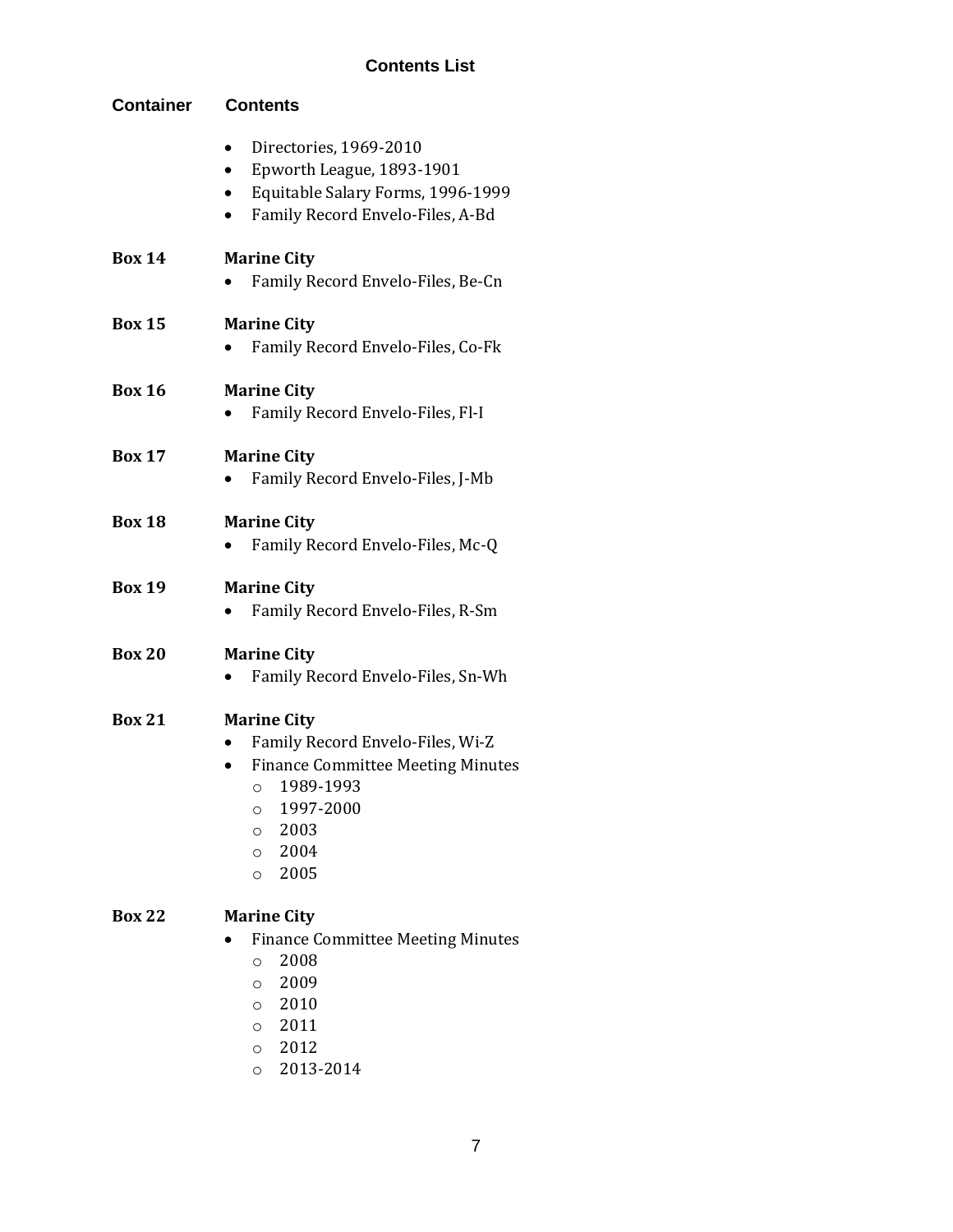**Container Contents**

- Financial Reports
	- o 1976-1983
	- $O 2007$

#### **Box 23 Marine City**

- Historical Materials (includes bulletins and newsletters)
	- o 1952-1959
	- o 1960-1963
	- o 1964-1967
	- o 1968-1969

#### **Box 24 Marine City**

- Historical Materials (includes bulletins and newsletters)
	- o 1970-1971
	- o 1972
	- o 1973
	- o 1974-1976
	- o 1977
	- o 1978-1981

#### **Box 25 Marine City**

- Historical Materials (includes bulletins and newsletters)
	- o 1982
	- o 1983
	- o 1984-1987
	- o 1988-1989
	- o 1990-1995

#### **Box 26 Marine City**

- Historical Materials (includes bulletins and newsletters) o 1999
- History File (3 folders)
- History File Clippings
- Job Descriptions

#### **Box 27 Marine City**

- Legal Papers, 1855-1993
- Loan Application, 1991
- Membership
	- o Certificate Stubs, 1971-1973
	- o Computer List, 1876-1976
	- o Lists
		- 1956-1976
			- 31 August 1994
	- o Record System (including baptisms, marriages, and deaths) (2 folders)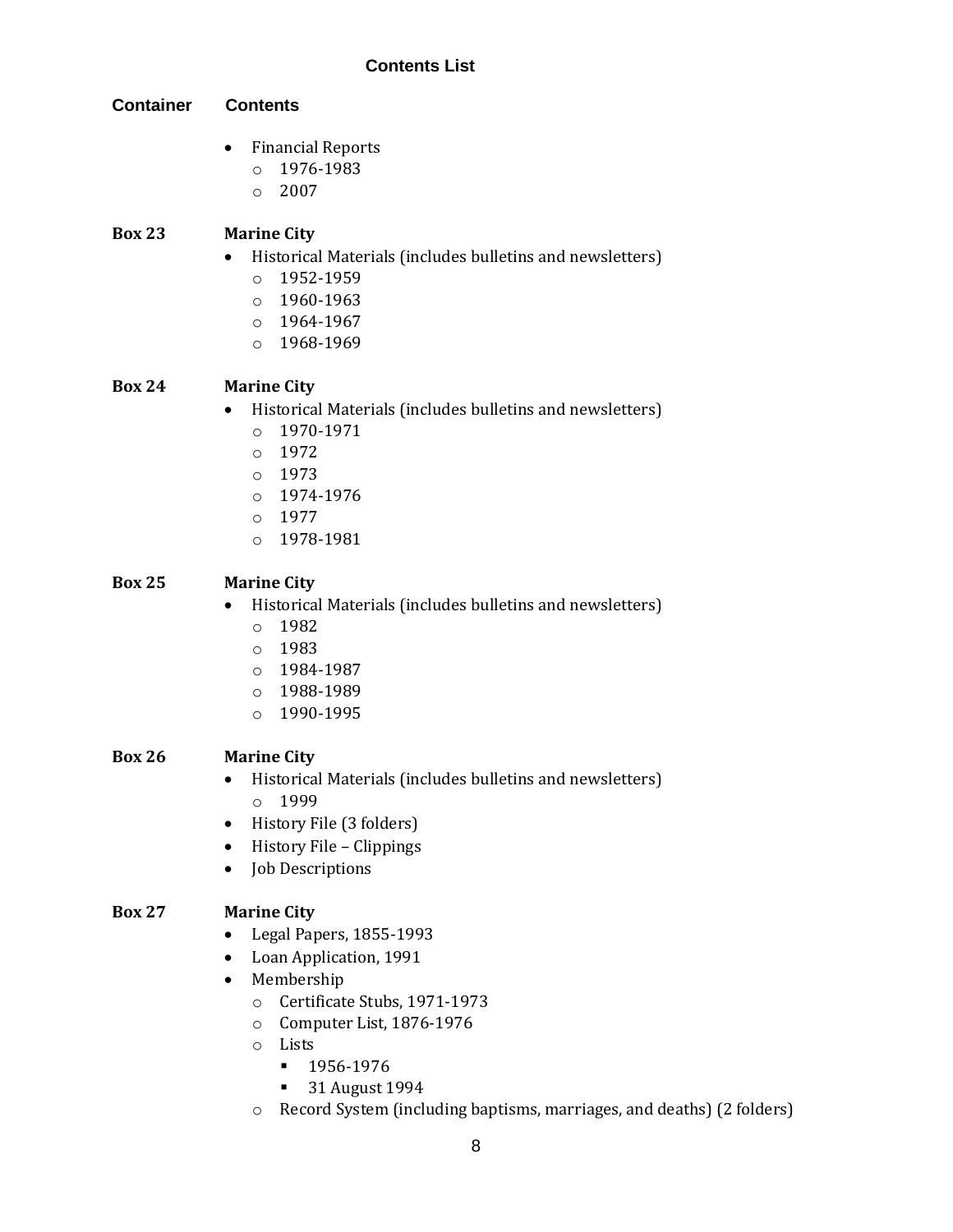**Container Contents**

o Records, 1974-1996

#### **Box 28 Marine City**

- Membership
	- o Reports, 1996-1998
	- o Roll Loose Pages (4 folders)
	- o Transfers, 1992-2010

#### **Box 29 Marine City**

- Memorials
	- o General
	- o List, 2005-2010
- Memorials Committee
	- $\circ$  2003-2005
	- o 2006
	- o 2007
	- o 2008
	- $O<sup>2009</sup>$
	- o 2010-2011
	- o 2012-2014
- Methodist Youth Fellowship Council Meeting Minutes, 1959-1964
- Music Committee

#### **Box 30 Marine City**

- Newsletters
	- o *"The Anchor"*, 2009-2012
	- o *"Blue Water Blessings"*, 2007
	- o *"Methodist Mariner"*, 2000
- Official Board, 1951-1952
- Official Board/Administrative Board, 1966-1969
- Parsonage Information Report, 2011
- Pastor-Parish Relations
	- o 1992-1993
	- o 1996-1998
	- o 1998-2000

#### **Box 31 Marine City**

- Photographs
	- o Undated (2 folders)
	- o 1945-1982
	- $\circ$  1976 (125<sup>th</sup> Anniversary)
	- o 1982-1983
	- o 1983-1984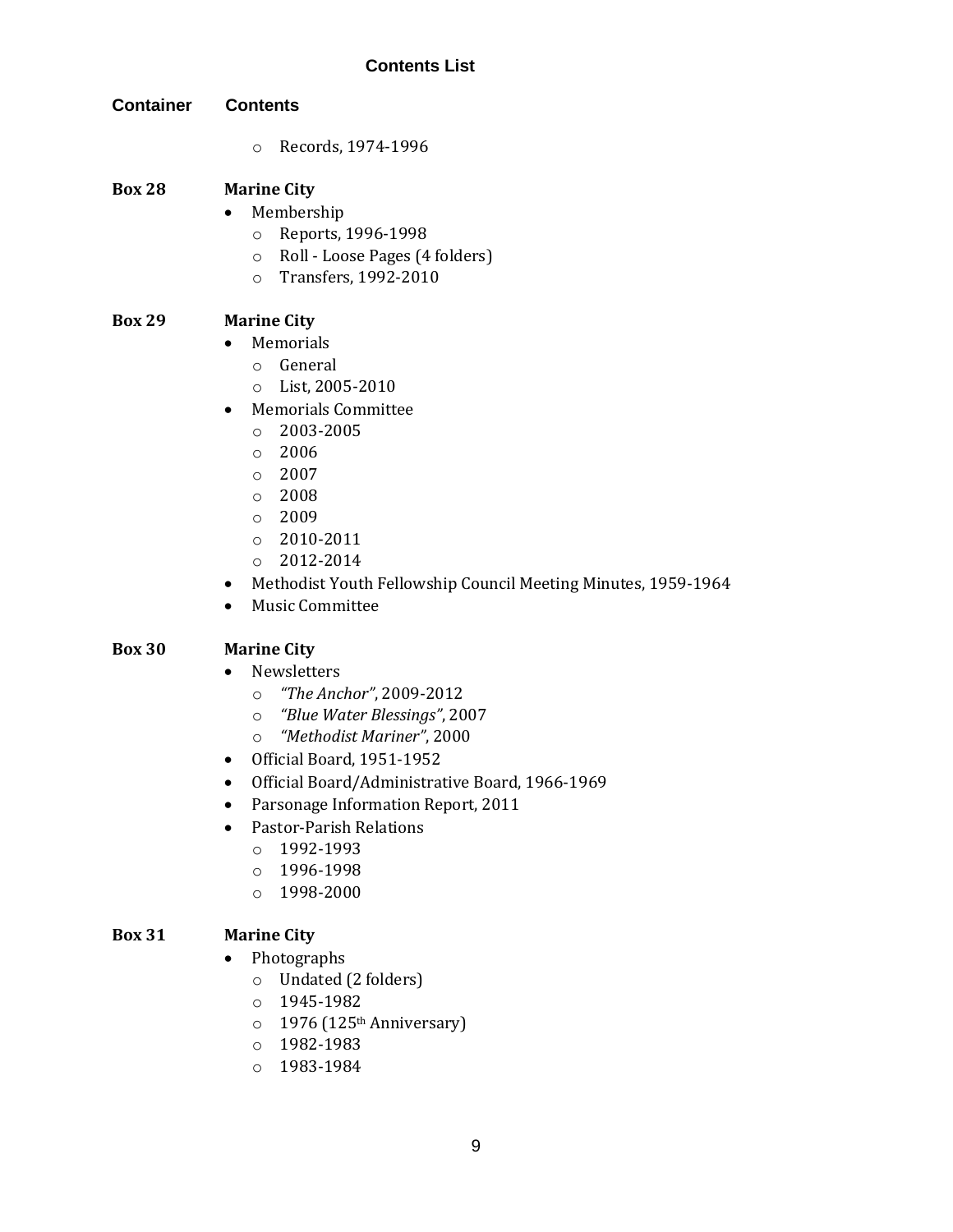**Container Contents**

# **Box 32 Marine City**

- Photographs
	- o 1984
	- o 1984-1985
	- o 1985-1987 (2 folders)
	- o 1990
	- o 1994
	- o 1995-1996

# **Box 33 Marine City**

- Photographs
	- o 1997
	- o 1997 (Choos Youth Group)
	- o 1998-2002
	- o Church Buildings (see also Oversize)
	- o Confirmation Classes
	- o Pastors, 1953-2013
	- o Slides
		- **•** 1958-1968

# **Box 34 Marine City**

- Photographs
	- o Slides
		- 1976-1979 (2 folders)
	- o Stained Glass Window
- Plaques
	- o Memorial
	- o Organ Dedication (2 folders)
- Proposal for Bell Tower Restoration (Phase 1)
- Quarterly Conferences
	- o 1896-1898
	- o 1940-1948
	- o 1949-1953

#### **Box 35 Marine City**

- Quarterly Conferences
	- o 1953-1966
	- o 1954-1957
- Remembrance Book
- *"Sailor's Window Restoration"* (videocassette)
- Salem Church Records Transfer, 1996
- Sexual Abuse Policy
- Staff-Parish Relations Committee Meeting Minutes
	- o 1999
	- o 2000